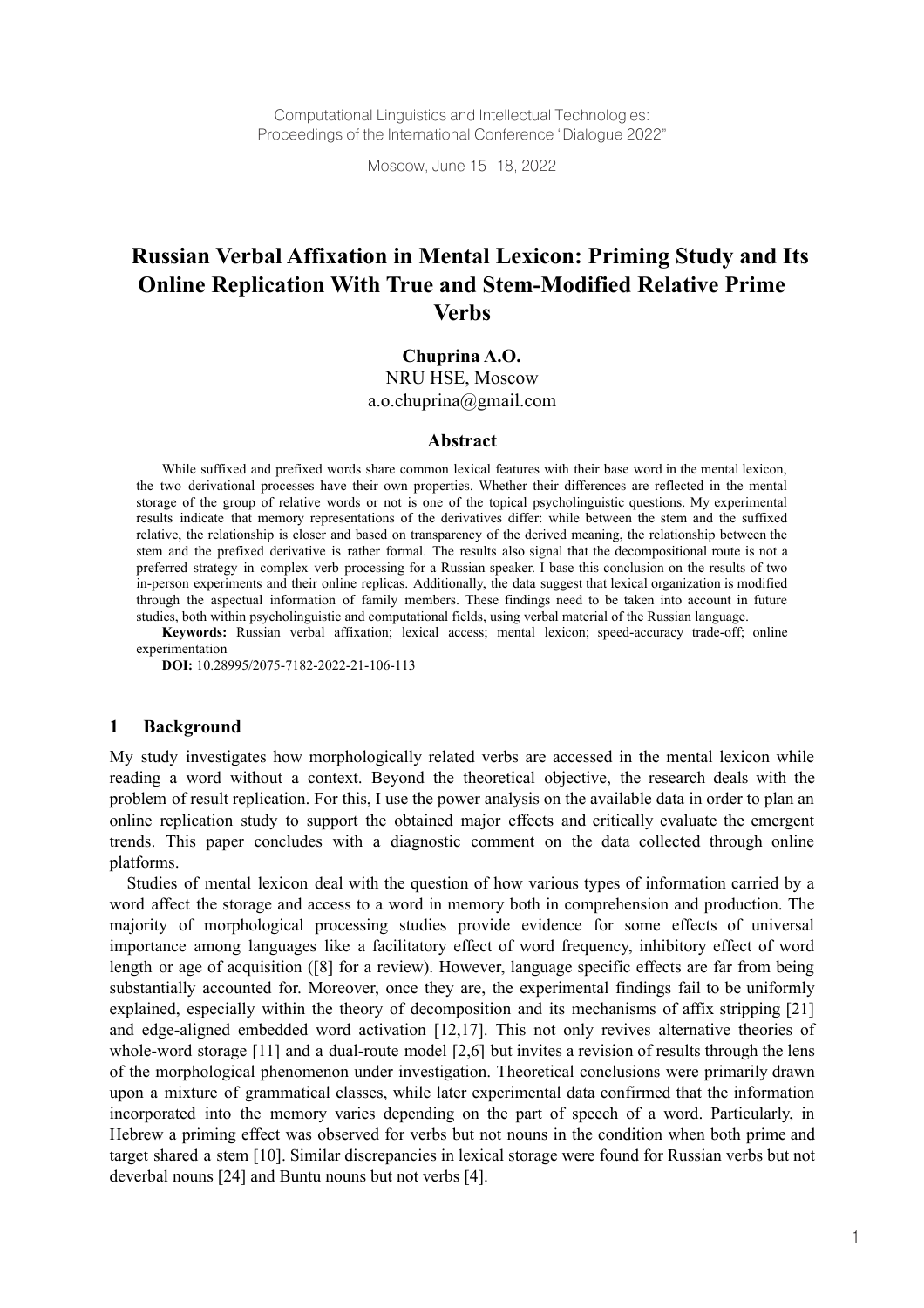My research explores the storage properties of base verbs in relation to their prefixed and suffixed derivatives in Russian. As the base word undergoes various changes, accompanying either of the processes, these differences may play a role for lexical access to the base word. I study this, using an in-person or offline traditional mode and an online platform for the replication study.

# **2 Material of Russian Verbs**

Suffixation and prefixation differ in formal and semantic changes they bring onto the base [13]. A suffixed verb does not share the inflectional class of the base verb, which results in its distinct inflectional paradigm; and its stress may shift from its positional morpheme in the base. The base verb undergoes phonological transformations (vowel/consonant truncation, insertion, and alternation) for the morpheme boundary of the neighboring stem and suffix to comply with the phonological rules of Russian. However, the meaning of the related word in suffixal transformations of two most common types that I use in this study is uniformly predictable: the suffix *-nu-* signals a single act of the base verb-denoted action, and the suffix *-va-* indicates the process of imperfectivation.

The prefix, on the other hand, does not imply as many changes of the base verb: the two relative verbs share the verbal class and most often the stress pattern. On the contrary, the related verb is not always semantically transparent outside the context (*затолкать* 'push/push into' in the meaning of 'pushing', 'forcefully hitting somebody in a crowd' or 'starting to push'). In addition, the aspect of the base verb changes only when an imperfective base verb undergoes the prefixation, but not the perfective one.

Additionally, an exploratory corpus investigation showed a difference in use of these two derived forms. The dominant form of the prefixed verb surfaced as that of the participle (1:2, for each finite form there are two non-finite forms of a prefixed verb). On the contrary, a suffixed verb primarily appears as a fully inflected form, which is comparable to the syntactic behaviour of the base verb (1:3). Overall, this suggests a functional difference between the two relative verbs.

The study of verbs and their derivatives in Russian unavoidably includes aspectual information into the research frame. Prior studies of verbs [22] and theoretical discussion of the aspectual pairs ([26] among many others) suggests a closer mental organization between a verb and its imperfective *-va*derivative, while the connection between the base and its prefixed relative verb might depend on a particular prefix or overall might be disconnected from the base, acquiring its own semantics with a distant relation to the base [15]. In the first case, the imperfective verbs will provide a processing advantage to their bases, resulting in shorter reaction times upon reading the base. In the second case, prefixed verbs will give very little facilitation to their base during lexical access and show a longer decision time to the base.

To sum up, using a group of verbs of Russian I compare the properties of lexical access to them after a brief exposure to their related affixed verbs. The main prediction is that the faster the access is to the base, the closer the storage between the base and its derivative. If the suffixed derivative is closer, the mental connection between the relative verbs is based on the clearly related semantics between the two, easily overriding formal changes of the derivational process. If the prefixed derivative is closer, the mental organization depends more on the formal resemblance between the two verbs. The continuation of the study, using the copies of the derivatives as primes but with an orthographically transformed stem, will test the presence of the decompositional strategies that can be used during access to the base verb. In particular, the affix stripping and edge-aligned embedded word activation operations will put a connection between the base and its prefixed derivative into an advantageous position during access. While none of these particular operations could account for the type of the suffixal connection in Russian, if the access is still faster from the quasisuffixed verb, it will point at a somewhat two-stage decomposition that strips a verbal suffix *-t'* and spots *-nu* suffix simultaneously. If decomposition is not a preferred strategy for accessing a Russian complex verb, I cannot expect any facilitation from neither of the relative verbs.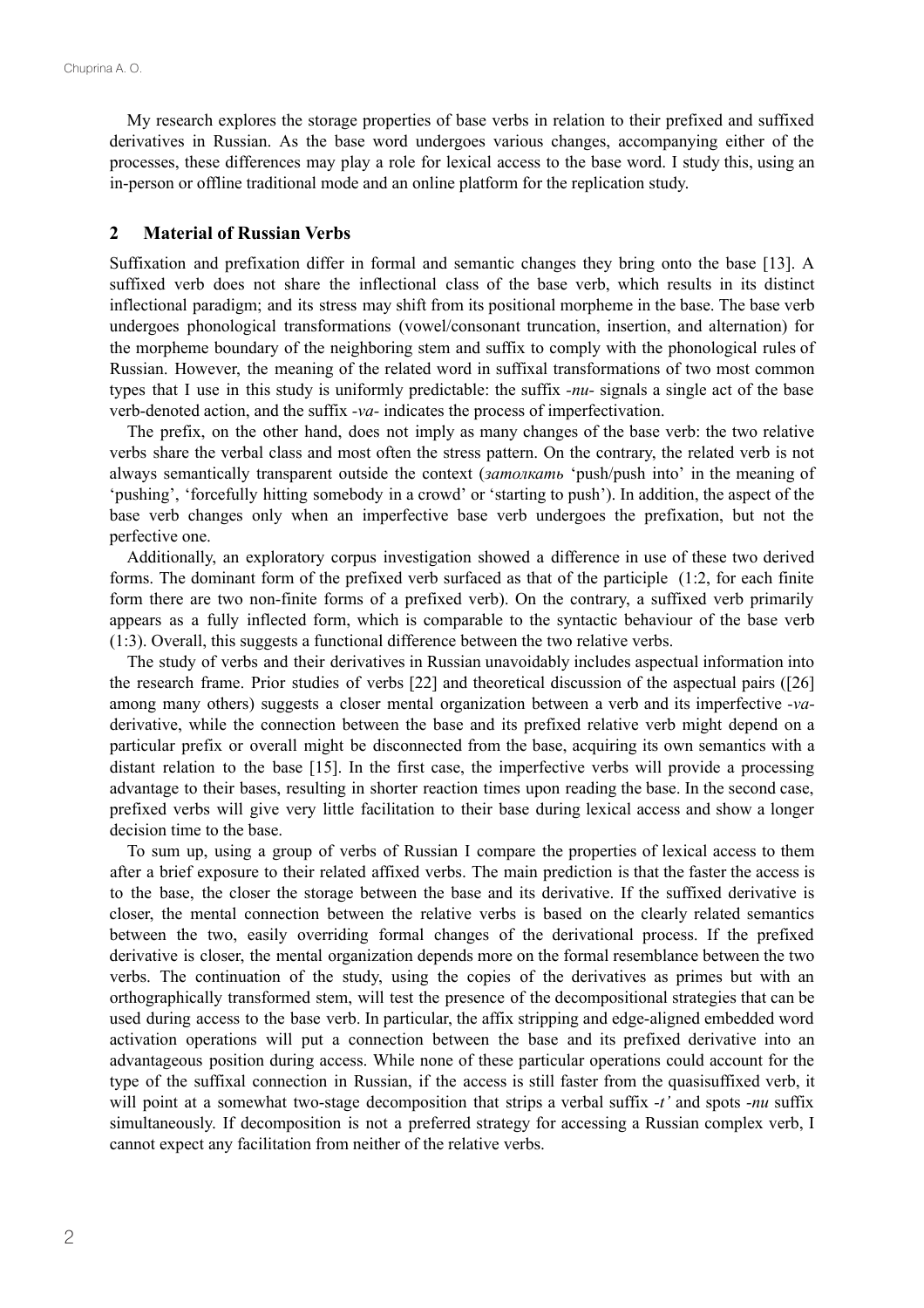# **3 Data and Procedure**

I use the experimental procedure of the lexical decision task with masked morphological priming [9], see the Data and Procedure section for the details. This experimental procedure does not demand a substantial expenditure of the resources on the part of a researcher and has validated itself on many decades of research on different languages. It is not surprising that online data collection platforms now allow researchers to use the available code or create it from scratch and run their priming experiments [1]. I ran two offline experiments and their two online replicas. In Experiment 1 'Real Affixed Verbs' primes were suffixed and prefixed derivatives of the base verbs as targets. Experiment 2 'Quasistem Verbs' used the same target verbs, but the primes were nonwords obtained by replacing a letter within a stem and an intact affix of the real verb used in Experiment 1 (see Table 1).

| <b>Stimulus</b>  | <b>Suffixed Prime</b> | <b>Prefixed Prime</b> | <b>Unrelated prime</b> |
|------------------|-----------------------|-----------------------|------------------------|
| KÁPAT' (Imperf.) | kápnut' (Perf.)       | zakápat' (Perf.)      | krjákat' (Imperf.)     |
| 'to drop'        | *kabnut' (Perf.)      | *zakabat' (Perf.)     | *krjagat' (Imperf.)    |
| ZAVÍT' (Perf.)   | zavivát' (Imperf.)    | podzavíť (Perf.)      | perepit' (Perf.)       |
| 'to curl sth'    | *zarivat' (Imperf.)   | *podzarit' (Perf.)    | *porepit' (Perf.)      |

Table 1: An example of stimuli-prime pairs in Experiment 1 'Real Affixed Primes' (the top prime) and in Experiment 2 'Quasistem Primes' (the bottom prime)

For the target material I selected 39 target base verbs. The length of the stimulus words was five to nine letters, their own frequency was in the range from zero to 70 ipm (occurrences of a word per million in the main corpus of the Russian National Corpus). The frequency was taken from the Frequency Dictionary of the Modern Russian Language, edited by O.N. Lyashevskaya and S.A. Sharov [19]. A group of unrelated verbs was chosen to control the results for related prime conditions. Afterwards, an additional group of 13 fillers was added to equal the lists in related and unrelated conditions overall. To these 52 targets, I added the same number of nonword targets, preceded by real word primes in Experiment 1 and nonword primes in Experiment 2. It should be noted that nonword targets in Experiment 2 appeared in the related and unrelated conditions, i.e. preceded by relative and unrelated nonword primes. All nonword primes were constructed, following a natural phonetic structure of the Russian language.

The experiment consisted of performing a lexical decision task with visual masked priming. Each experimental attempt by a subject consisted of seeing a screen with an asterisk, serving as a fixation point (varied between 1000ms and 1500ms); a 500ms mask, the length of which corresponded to the average length of the target words (seven bars, #); a 60 ms prime and a following 20ms mask. The function of grids or masks is to avoid the visual trail of words appearing on the screen. Finally, a 500ms target word screen appeared between two blank screens of 30ms and 2000ms correspondingly. To respond, a subject pressed the key – either 'left Ctrl' or ARROW RIGHT, which were located in the bottom row of the keyboard. The participant's task was to decide as quickly as possible whether they see a real word, or whether the word does not exist by pressing the corresponding key. The speed and correctness of the answers were measured.

The experiment was carried out on a DELL personal computer using the OpenSesame program [20]. The overall duration of the procedure amounted to seven minutes.

The sample consists of 39 participants in Experiment 1 and in Experiment 2 of 25 participants. In online replication studies the samples consist of 56 and 41 in Experiment 1 and 2 correspondingly.

All speakers speak Russian as their native language. The age range of the entire sample is between 18 and 59 years of age with female participants constituting two thirds of the whole sample. All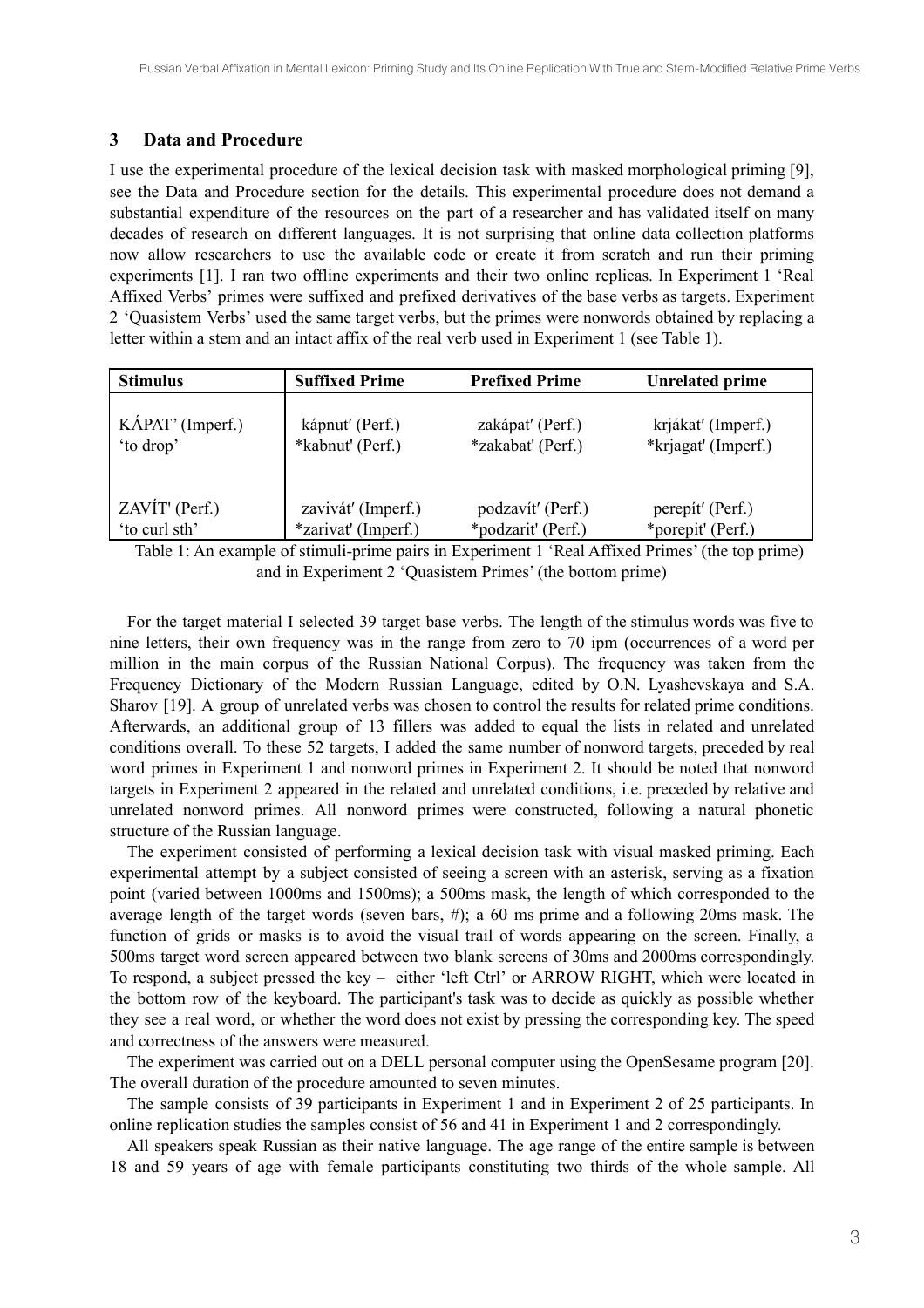participants completed the task in full and were not aware of the objectives of the study except for the general psycholinguistic research into the process of reading.

### **4 Results**

I analyzed the reaction of the subjects according to two parameters: the accuracy of the choice "word or nonword" and the speed of the response. Based on the general distribution of the respondents' answers, I determined the threshold of 80% accuracy, below which it could be uncertain that the participant in the experiment gave thoughtful answers. As a result, the data of nine participants in Experiment 1 and four participants in Experiment 2 were not included in the statistical analysis. To describe the data, I used the generalized additive model as in package *mgcv* [25] in the R programming environment for statistical data processing [23].

I now present the data of both experiments with real (Experiment 1) and quasistem primes (Experiment 2) for immediate comparison of the effects.

In Experiment 1 the response accuracy showed a subject random effect (Chi.sq=132.1, p<0.01) as well as main effects of target frequency (Est.=0.7, SE=0.09,  $p<0.01$ ) and target aspect (Est.=-1.02,  $SE=0.23$ ,  $p<0.01$ ), imperfective group having an advantage over the perfective one. An effect of prime type was not observed. In Experiment 2 the analysis showed the significant random effects of the subject (Chi.sq=28.1, p<0.01) and target (Chi.sq=31.6, p<0.01) as well as main effects of target's frequency (Est.=0.4, SE=0.15, p=0.002), a positive effect of length of the target (Est.=0.86, SE=0.33,  $p=0.01$ ) and the negative one of the prime (Est.=-0.7, SE=0.3,  $p=0.01$ ). From the group of related verbs, the prefixed prime showed a positive effect on accuracy in comparison to unrelated controls  $(Est.=0.98, SE=0.4, p=0.02).$ 

Before analysing the reaction time data, I excluded the data points for incorrect answers and extreme values greater than 2500ms, following an established data curation procedure [4,5,18]. To this, I lost 10% of each experiment's data sample. Also, a quadratic transformation of the dependent variable was performed, guided by the boxcox plot suggestion [3].

The following analysis revealed the random effect of the subject  $(F=24.16, p<0.01)$  in Experiment 1 and subject (F=20.69,  $p<0.01$ ) and the target verb factors (F=0.49,  $p=0.05$ ) in Experiment 2. Beyond main effects of frequency (Est.=-4.8-05, SE=9.1-06, p<0.01) and aspect, perfective targets recognized more slowly (Est.=1.4-03, SE=3.4-04,  $p<0.01$ ), in Experiment 1, the morphological type of the prime verb also showed an explanatory power not only in comparison to the unrelated verb condition (prefix facilitation: Est.=-1.02-03, SE=3.2-04, p<0.01; suffix facilitation: Est.=-1.8-03, SE=3.2-04, p<0.01) but also among themselves, a suffixed verb having an advantage over a prefixed derivative  $(Est.=-7.2-04, SE=3.3-04, p=0.03)$ . As for Experiment 2, the effects of frequency  $(Est.=-8.5-04, p=0.03)$ . SE=1.5-04,  $p<0.01$ ) and aspect (Est.=1.5-03, SE=3.9-04,  $p<0.01$ ) were the only ones to account for the variance in the data sample.

There are various methods to calculate the plausibility of the null hypothesis, depending on the statistical model and the type of data. For example, power analysis, using simulations, can be applied for generalised linear effect models, while Bayesian inference – for more nuanced complex modelling. To fit into the bigger picture of morphological processing research, where the data are mainly analysed with linear models, I chose the power analysis with simulations. The effect of interest after running the offline study was the suffix' advantage over prefix'. The power calculation for the model to detect the suffix effect of this model was 60% which is good but not sufficient for the certainty in theoretical conclusions. With the help of *extend* method from the *simr* package [14] I identified the necessary subject sample size of 40 to detect the effect with about 80% confidence.

To program the replication of Experiment 1 and 2, I adjusted the masked priming experiment template available at PCIbex, an online experiment builder [27], and to recruit the participants I used Toloka, a Yandex crowdsourcing platform [28]. Due to technical differences between programming procedures for the original study and its replication, some issues arised. One of them is that the duration of the fixation point was always 1500ms in comparison to its varied 1100-1500ms timing in the offline experiments. To see whether this factor should be corrected for, I included it into the initial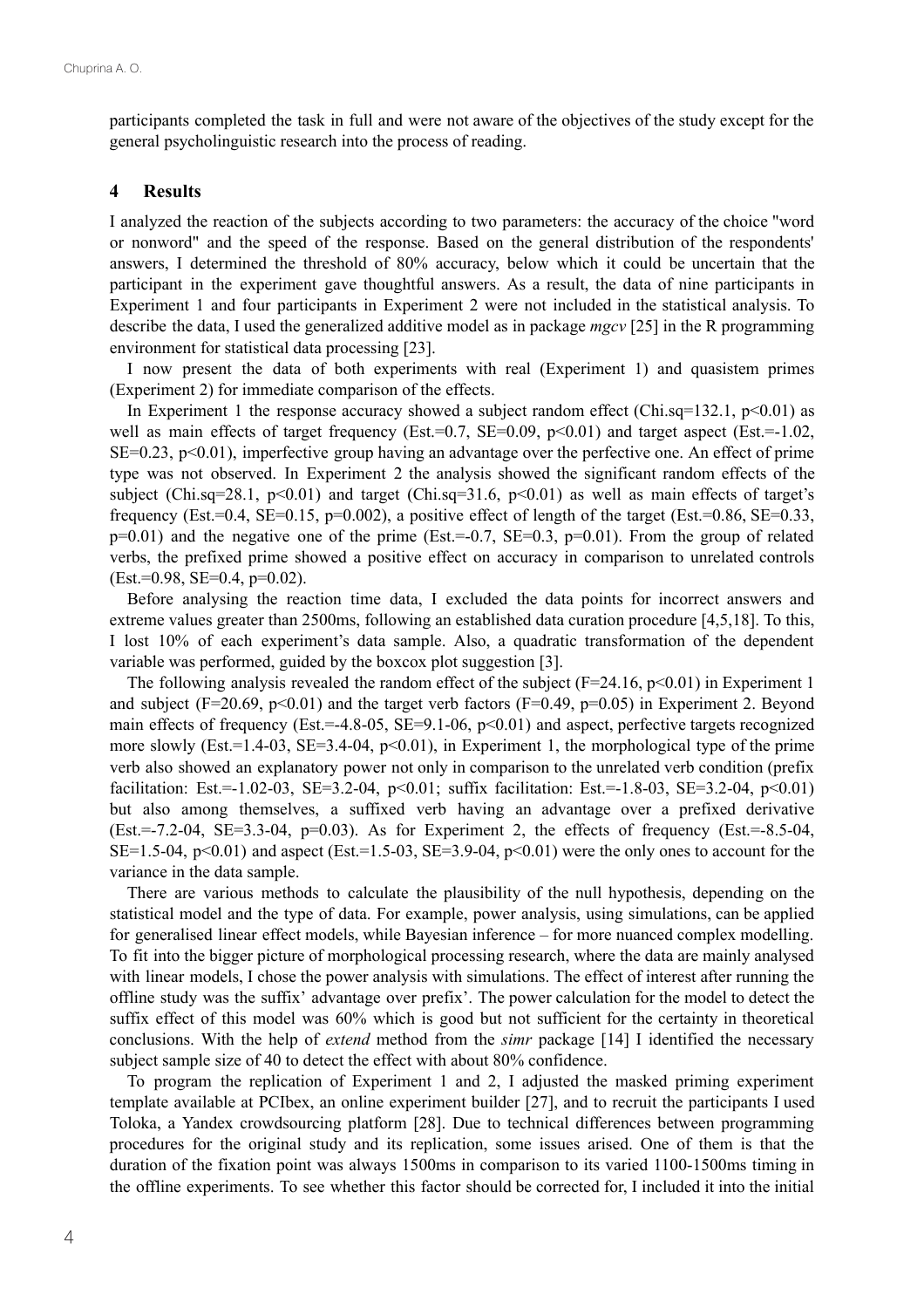offline model and saw that it does not affect the data variation. The other issue was that the online response could only be given upon the disappearance of the target off the screen, i.e. there was no chance for a participant to react with a key press within the target duration of 500ms. This could have been a problem if the RTs' distribution and its central tendency measures suggested an anomaly in the online data sample in comparison to the offline data (offline RTs: mean (695.2ms), sd (237.1), median (643); online RTs: mean (920.2ms), sd (364), median (835)). This was not the case. The online RTs data were overall slower than in the offline sample but both samples were distributed identically.

As before the data for subjects that gave too many false responses or did not finish an experiment were extracted from the further analysis, making a 45-subject sample in Experiment 1 and a 34-subject sample in Experiment 2. In online Experiment 1 the response accuracy revealed the subject random effect (Chi.sq=207.8, p<0.01) as well as main effect of frequency (Est.=0.29, SE=0.08, p<0.01) without the aspect effect as it was observed in the offline version. In Experiment 2 the significant random effect was the one of the subject (Chi.sq=55.02, p<0.01). The main effects in online Experiment 2 were of target verb frequency (Est.=0.57, SE=0.1,  $p<0.01$ ), length of the target (Est.=0.59, SE=0.24, p=0.01) and of the prime (Est.=-0.44, SE=0.22, p=0.05) in the same direction as in the offline mode. As before, the prefixed prime showed a significant positive effect in comparison to unrelated controls (Est.=0.57, SE=0.31,  $p=0.07$ ) but this time, including the contrast to the suffixed prime, suffixed primes causing more mistakes (Est.=-0.8, SE=0.3, p=0.02).

After cutting incorrect responses and extremely high values (14% of the data sample in online Experiment 1 and 13% in online Experiment 2) I analysed the RT data. The analysis revealed the random effect of the subject (F=20.64,  $p<0.01$ ) and target (F=0.8,  $p<0.01$ ) in Experiment 1. The same factors were observed in Experiment 2. Among the main effects in Experiment 1, there emerged an effect of frequency (Est.=-0.0005, SE=0.0001,  $p<0.01$ ) and both relative primes in comparison to unrelated controls but not among themselves as it was in the offline sample (prefix facilitation: Est.=-0.001, SE=0.0003, p<0.01; suffix facilitation: Est.=-0.0008, SE=0.0003, p=0.003). As for Experiment 2, the effect of frequency (Est.=-0.0005, SE=0.0002,  $p \le 0.01$ ) was the only robustly significant effect while the others including the related primes emerged at the level of tendency.



Figure 1: Boxplots for reaction time data based on linear models for Experiments 1 and 2

To evaluate the main finding of suffix' greater facilitation over prefixes in the offline mode for the real verbs' pair and the effects at tendency levels in the online mode after the quasistem primes, I combined offline and online datasets into one and included the mode of the experiment as an independent variable. In Experiment 1 with real primes the effect of the mode of the experiment was not observed in the accuracy data. However, the speed of online responses was significantly slower than the offline ones (Est.=4.6-03, SE=6.8-04, p<0.01). The effects of frequency and target aspect were preserved as well as the ones of prime type, suffix condition being faster when compared to the unrelated primes  $(Est.=-1.8-03, SE=3.1-04, p<0.01)$  and their prefixed counterparts  $(Est.=-7.1-04, p<0.01)$  $SE=3.2-04$ ,  $p=0.03$ ). In addition, the interaction between the mode and prime type showed a significant slow down for suffixed primes online (in the comparison to the unrelated controls: Est.=9.8-04,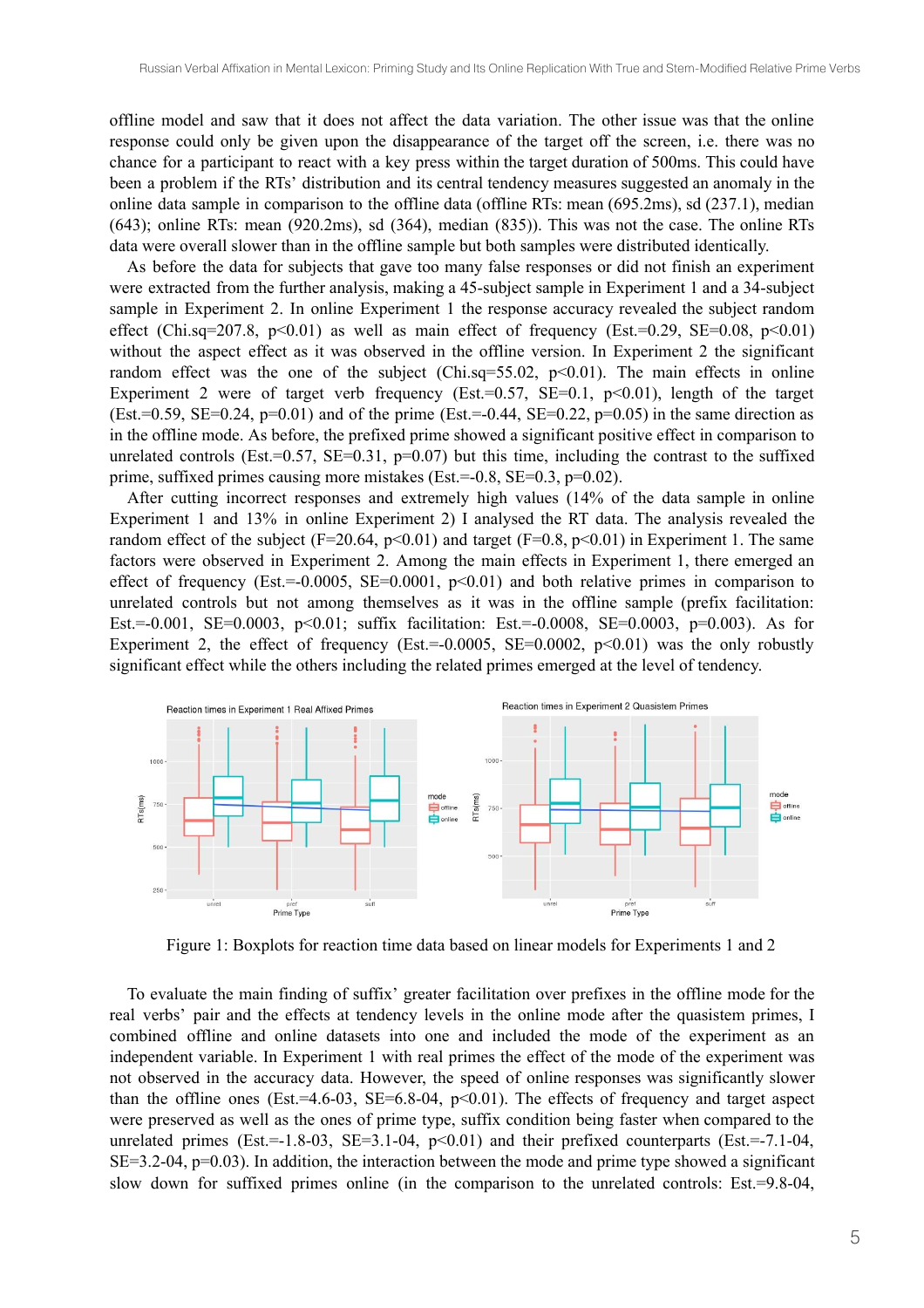SE=4.1-04,  $p=0.02$ ; and to the prefixed primes: Est.=9.5-04, SE=4.1-04,  $p=0.02$ ). However, calculating the difference between the two slopes and accounting for the standard errors, the suffix effect was still facilitatory in contrast to both the unrelated and the prefixed primes.

The combined data analysis for accuracy in Experiment 2 did not show data variation for the effect of the experimental mode and the previously observed effects of frequency and lengths of target and prime were robust as well as the beneficial effect of prefixes over the unrelated condition (Est.=0.9, SE=0.4, p=0.02). The reaction times data also showed a significant slow down in the online sample  $(Est.=3.6-03, SE=7.6-04, p<0.01)$  as well as the main effects of frequency (Est. = -5.4-05, SE=1.4-05, p<0.01) and target aspect (Est.=1.7-03, SE=5.1-04, p=0.01). An interaction surfaced between the mode and the prime time which indicated a greater facilitation from prefixed primes over unrelated ones online in comparison to the identical case in the offline experiment (Est.=-9.1-04, SE=4.5-04, p=0.3).

Finally, the error analysis of data on nonword prime-target pairs in the offline Experiment 2 showed the significance of the same random factors as in the analysis of the material of real words. The morphological type of the verb was not found to be significant in explaining either the variability in the correctness data or the reaction times.

### **5 Discussion**

Morphologically related words are stored especially closely in the memory of speakers of different languages. My study assessed whether for Russian speakers a particular type of the morphological relation is reflected in the mental lexicon. My study on derived suffixed and prefixed verbs shows that there are psychological differences in the organization of storage of and access to the base verb, channeled through either of the derivatives, a result similar to the findings in Korean [18].

The robust observed effects showed an importance of the stem morpheme for the transference of lexical information from an affixed word to its base: once the lexical relatedness was cancelled by a single-letter modification within the stem of the derivative, the advantage from the related primes over unrelated primes was cancelled as well with no regard to the intact affixal morpheme. Instead, we could observe purely orthographic effects, ones of target's and prime's lengths, to emerge for accuracy of response. The fact that these effects were accompanied by the prefix effect in the quasi affixed prime data could also point to the orthographic nature of the base-prefixed derivative connection. An approximation of the decompositional route that a Russian verb may go through is an affix stripping or more specifically, a prefix-stripping mechanism. However, the cognitive nature of this mechanism deserves a closer look as the prefixal advantage was observed only for accuracy measure.

The speed of response results show that suffixed derivatives are better facilitators of the base verb's recognition. The presence of a real suffix on the root that deviated from the shared stem by a single letter did not give a processing advantage over an incompletely unrelated letter string. Together it shows that the psychological representation of the connection between the base and its suffixed derivative is localized inside the shared root of the pair. This, in contrast to the prefix's orthographic relation, indicates the lexical nature of the suffix relation to its base.

The emergence of the facilitatory suffix effect for the reaction time in the experiment with real primes and of the beneficial prefix effect in the accuracy results in the experiment with nonword primes suggest that multiple memory processes mediate morphological connections of a base word with its derivatives. This is in line with the studies on speed-accuracy trade-off [16]. This also brings about the next observation about the verb's aspect factor, which emerged in the offline data samples and was more robust for the real verb pairs. I cannot extrapolate this to a single verb recognition due to the methodological two-word nature of the study, but my results signal more common information stored in memory between the imperfective verb and its perfective derivative than inside the pair of the reverse relationship. This result along with a previously found aspect effect in sign language [7], deserves further investigation for the benefit of both theoretical and cognitive linguistic fields.

As for the available modes for experimentation, the researcher should be aware of the discrepancies that might arise. Although the online mode is an undeniably valid tool for the data collection and a valuable platform for replication studies, one should take care of the smaller volatile effects. Due to the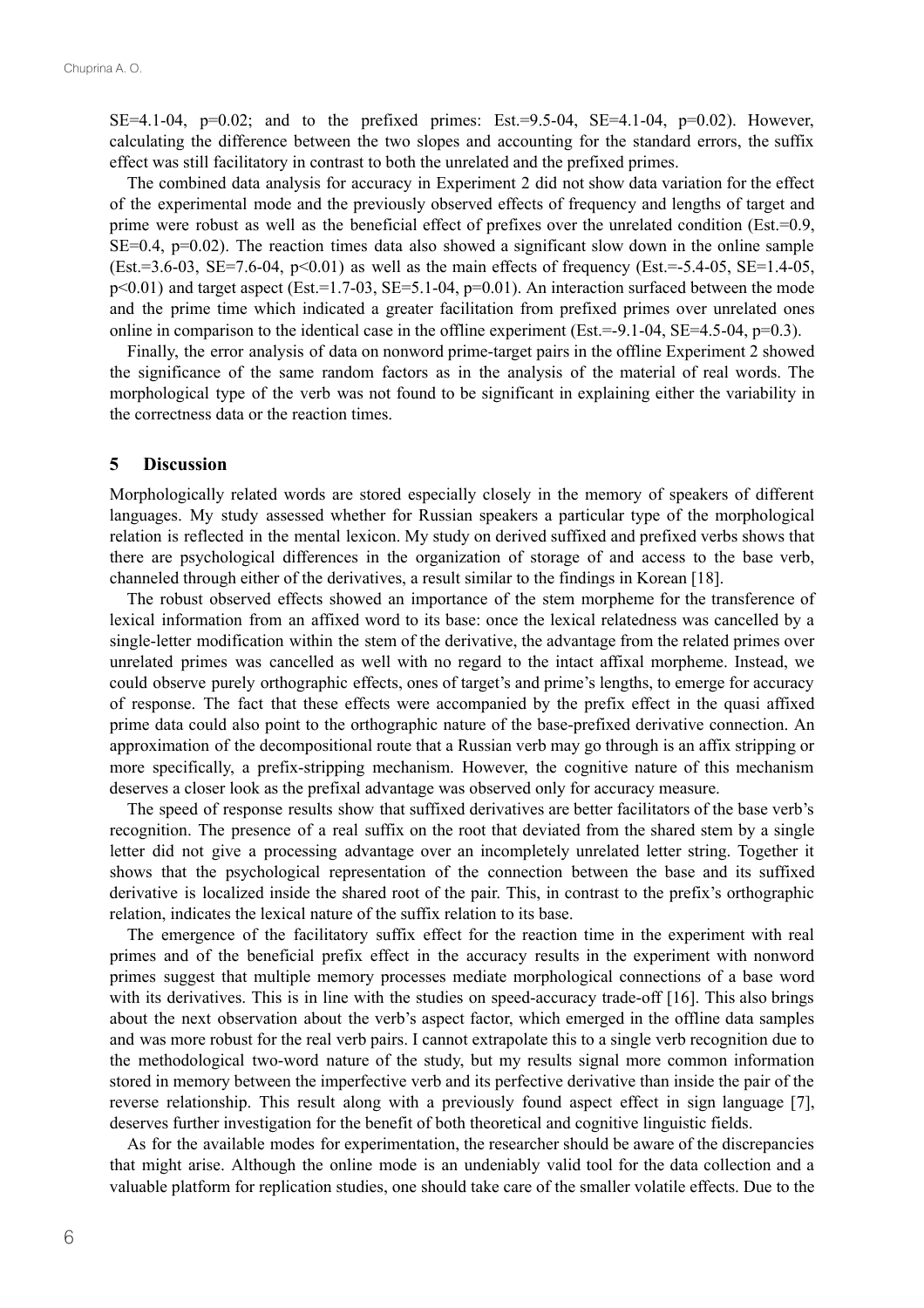longer speed of response in the offline mode, one can possibly detect another processing procedure than the one hypothesized. Specific to my case, this is the effect of the suffix in relation to prefix, showing discontinuity in the online mode of experimentation. Since the extra time, taken online before an actual button press, allows for more prime-target information becoming available, I can tentatively conclude that the lexical properties being incorporated at later time points might also differ for either of the morphological processes.

Altogether, my study not only confirms that mental lexicon reflects various means of organization of words but also is one of the few that demonstrates that even within a homogeneous group of a single category of verbs one can expect a substantial variation in the mental organization.

# **References**

- [1] Angele B., Baciero A., Gómez P., Perea M. Does online masked priming pass the test? The effects of prime exposure duration on masked identity priming. — Behavior Research Methods, 2022.
- [2] Baayen R. H., Schreuder R. War and peace: Morphemes and full forms in a non-interactive activation parallel dual route model. — Brain and Language, 1999. — 68.
- [3] Box G., Cox D. An Analysis of Transformations. Journal of the Royal Statistical Society. Series B (Methodological), 1964. — 26(2).
- [4] Ciaccio L. A., Kgolo N., Clahsen H. Morphological decomposition in Bantu: a masked priming study on Setswana prefixation. — Language, Cognition and Neuroscience, 2020. —  $35 \cdot 10$
- [5] Chuprina A. (2019), The problem of related verbs in mental lexicon [K probleme rodstvennyh glagolov v mental'nom leksikone], St. Tikhon's University Review. Series III: Philology [Vestnik Pravoslavnogo Sviato-Tikhonovskogo gumanitarnogo universiteta Seriia III : Filologiia], Vol. 59, pp. 36-53.
- [6] Diependaele K., Morris J., Serota R. M., Bertrand D., Grainger J. Breaking boundaries: Letter transpositions and morphological processing. — Language and Cognitive Processes, 2013. — Vol. 28(7).
- [7] Emmorey K. Language, cognition and the brain: insights from sign language research. Psychology Press, 2001.
- [8] Feldman L.B. Morphological aspects of language processing. Psychology Press, 2013.
- [9] Forster K.I., Davis, C. Repetition priming and frequency attenuation in lexical access. Journal of Experimental Psychology: Learning, Memory, and Cognition, 1984. — 10.
- [10] Frost R., Kugler T., Deutsch A., Forster K. Orthographic Structure Versus Morphological Structure: Principles of Lexical Organization in a Given Language. — Journal of experimental psychology. Learning, memory, and cognition, 2005. — Vol. 31.
- [11]Giraudo H., Grainger J. Priming complex words: Evidence for supralexical representation of morphology. — Psychonomic Bulletin & Review, 2001 — 8.
- [12] Grainger J., Beyersmann E. Edge-aligned embedded word activation initiates morpho-orthographic segmentation. In B. H. Ross (Ed.), Psychology of learning and motivation, 2017. — Vol. 67.
- [13] Grammar of Russian [Russkaya grammatika]. Phonetics. Phonology. Stress. Intonation. Derivation. Morphology. [T. 1: Fonetika. Fonologiya. Udarenie. Intonaciya. Slovoobrazovanie. Morfologiya.] Editors: N. Yu. Shvedova (chief editor), N.D.Arutyunova, A.V.Bondarko, Val.Vas.Ivanov, V.V. Lopatin, I.S.Uluxanov, F.P.Filin. M.: Nauka, 1980.
- [14] Green P, MacLeod CJ. "simr: an R package for power analysis of generalised linear mixed models by simulation." — Methods in Ecology and Evolution,  $2016 = 7(4)$ .
- [15] Janda L. A., Endresen A., Kuznetsova J., Lyashevskaya O., Makarova A., Nesset T., Sokolova S. Why Russian aspectual prefixes aren't empty. Prefixes as verb classifiers. Bloomington: Slavica Publishers, 2013.